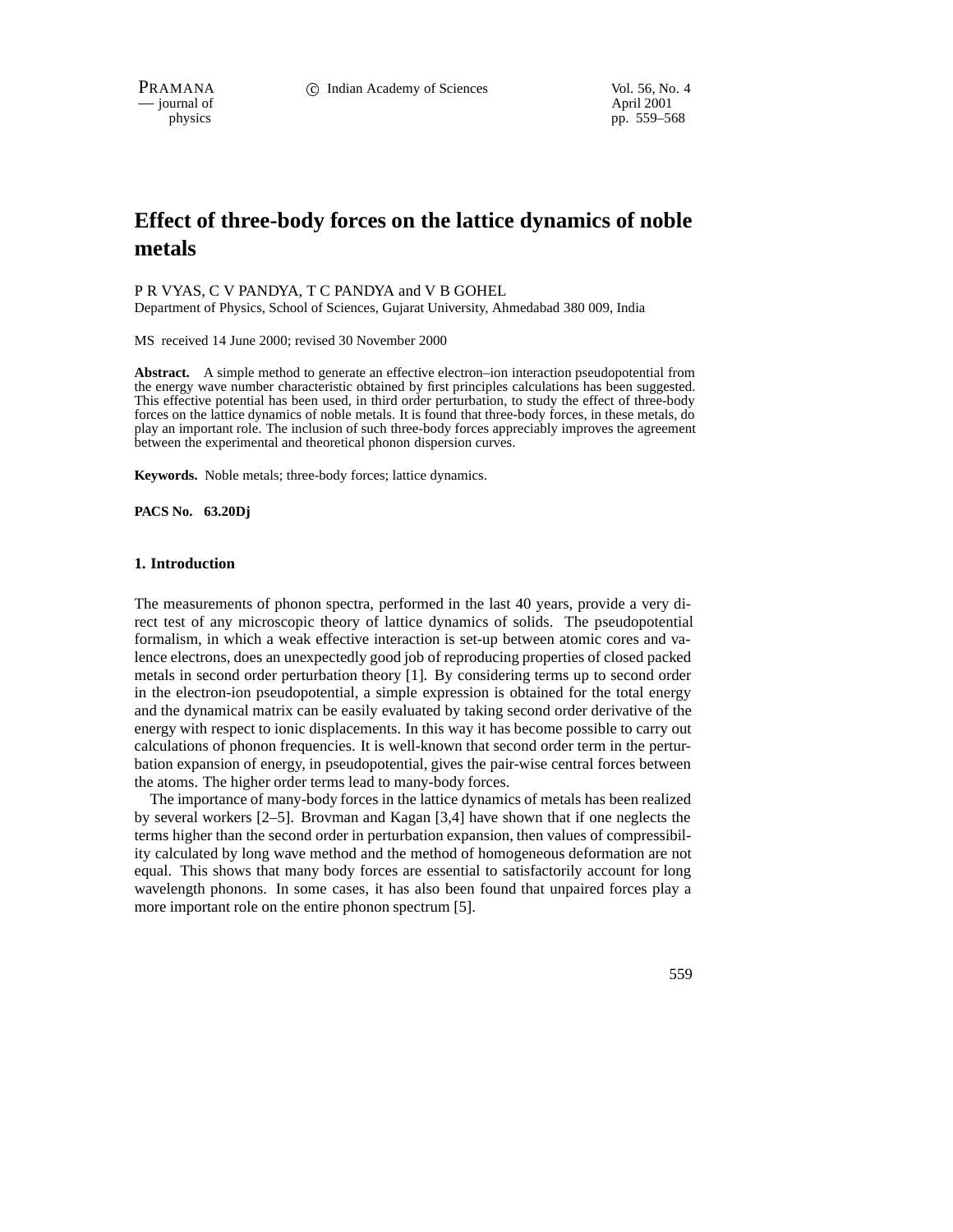## *P R Vyas et al*

Datta *et al* [6] have attempted to identify the role of pseudopotential third order energy in different lattice mechanical properties of HCP metals. In order to account for third order term in pseudopotential, these authors imposed the consistency condition of matching the elastic constants, calculated in second order, by long wavelength method and the method of homogeneous deformation. This condition simulates the effects beyond second order to some extent and explains the typical features of phonon dispersion curves. Laziz and Chopra [7] have argued that microscopic theories indicate the existence of three-body forces in noble metals. These authors have represented three-body forces phenomenologically by the Clark, Gazis and Wallis angular forces [8]. A theory of calculating vibrational spectra of transition metals has also been given by Kushwaha *et al* [9]. This is a semi-first principles model. This theory uses the concept of a rigid shell moving relative to its nucleus to simulate the response of d-electrons. The long range interaction between ion–ion as well as shell–shell interaction via conduction electrons is described using the screened potential and a short range interaction is described using two- and three-body forces between cores and shells.

Antonov *et al* [10] wrote the total energy of a d-shell metal, at zero temperature, as follows:

$$
E = \sum_{n=0}^{2} E_s^{(n)} + \sum_{n \ge 3} E_s^{(n)} + E_i - \phi_d,
$$

where  $\phi_d = E_d$  (d-electron energy)  $+E_{ds}$  (s-d interaction energy)  $+E_{ol}$  (energy due to overlap of d states) and  $E_i$  is the energy of interaction of ion cores. Here  $E_i$  and  $E_s^{(n)}$ , for  $n \leq 2$ , correspond to pair interatomic interaction.  $E_s^{(0)}$  and  $E_s^{(1)}$  are volume dependent contributions. Based on *ab initio* analysis [11], Antonov *et al* assumed that many-body interactions in  $\sum_{n>3} E_s^{(n)}$  are cancelled with the contributions from the term  $\phi_d$ . Mishra *et al* [12] have modified the Morse potential to simulate 3-body forces in transition metals. In a very important extension of his theory, based on density functional formalism, for  $d$ band metals, Moriarty [13,14] has obtained useful analytical expressions, in real space, for multi-ion interactions. These expressions retain the most important physics of the full first principles treatment. Singh *et al* [15] have used a force constant model which accounts for two- and three-body forces through adjustable force constants. Barrera and Batana [16] have given a general interionic interaction model which includes both two- and threebody uncoupled forces. They consider two-body interactions up to third neighbours and common nearest neighbours for three-body forces. Four independent parameters were estimated from experimental second order elastic constants and Gruneisen function for  $T \to \infty$ . The interionic potential proposed by these authors has the form:

$$
\Phi = \frac{N}{2} \sum_{A} \Phi(r_A) + \frac{N}{2} \sum_{AB}^{\prime} \chi[\cos(\theta_{AB})].
$$

Here, N is number of atoms,  $r_A$  is distance of atom A from the origin and  $\theta_{AB}$  is the angle structured by the bonds  $r_A$  and  $r_B$ . Inspired by the *ab initio* generalized valence-bond calculations of small metal clusters, Mo Li and Goddard [17] proposed a phenomenological many-body interaction model. This is the interstitial electron model (IEM) in which the valence electrons are treated as classical particles situated at the crystal lattice interstitial positions. Mishra *et al* [18] have proposed a generalized Morse potential which simulates,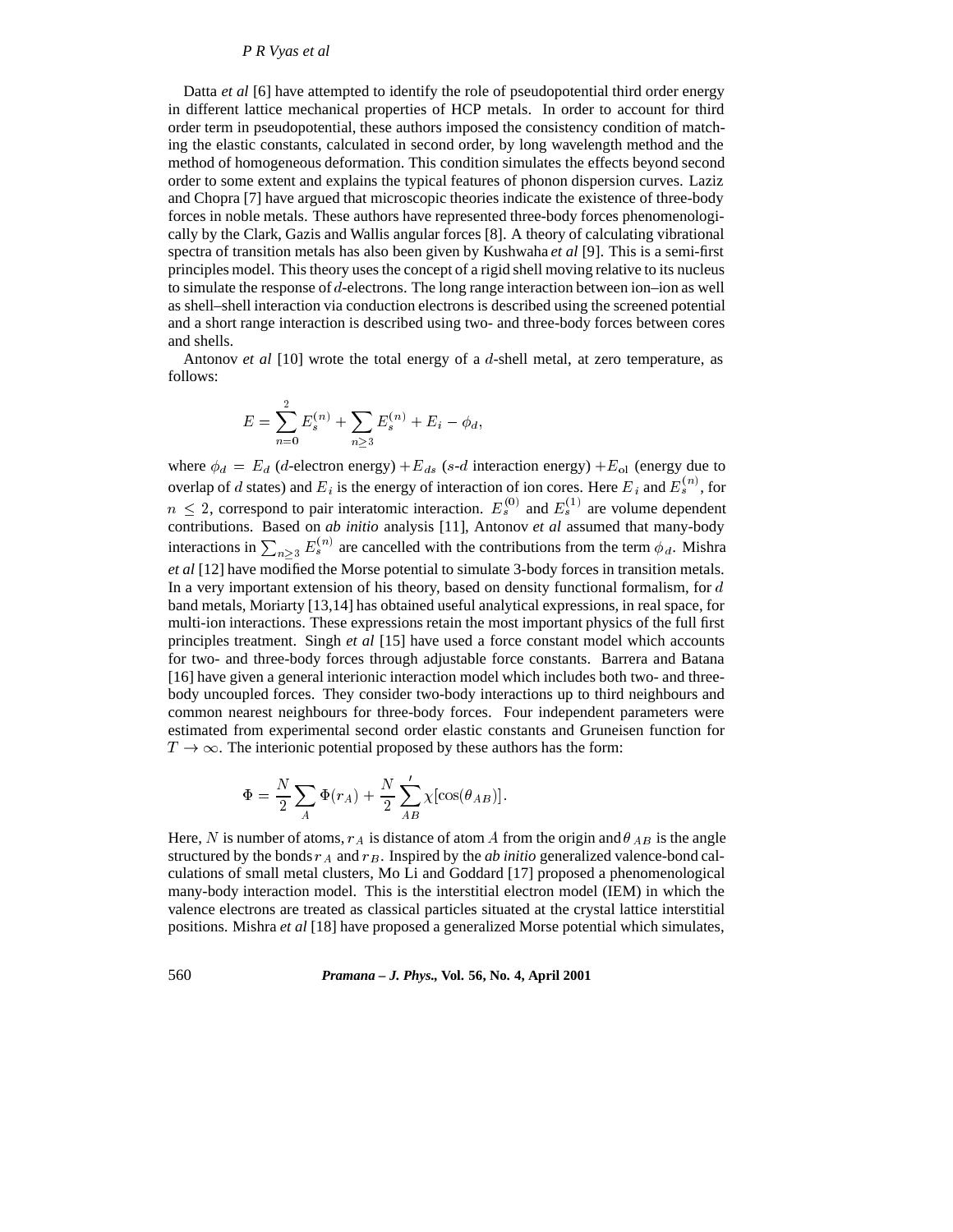#### *Three-body forces in noble metals*

in empirical manner, the three-body forces. Okoye and Pal [19] have studied the phonon dispersion in noble metals by incorporating a short range 3-body interaction potential coupled with Animalu's transition metal non local model potential [20]. Guong [21] has obtained a force constant tensor for Au, using a plane wave based linear response method. The use of optimized pseudopotential to model the electron–ion interaction requires only a modest number of plane waves. The excellent agreement with Born–von Karman fits were found when interactions were taken up to 4th neighbours. However, for better accuracy in specific heat calculations, long range interactions were found to be necessary. Akgun [22] has proposed an empirical many-body interatomic potential energy function. This potential function contains two- and three-body forces. Three-body interaction is expressed in terms of two-body interactions. The parameters were determined on the lines of Girifalco and Wiser [23]. Another empirical potential energy function to account for two- and three-body forces has been suggested by Isordi *et al* [24]. A generalized form of exponential potential was extended by Verma *et al* [25] to account for three body forces. The original model of Sarkar *et al* [26] was modified by Coelho and Shukla [27] to consider the three body forces in noble metals. These authors applied the crystal equilibrium condition to reduce one independent parameter. Akgun *et al* [28] have also proposed an empirical interatomic interaction potential which includes both two- and three-body forces. In a work by Barrera and Tendler [29], many-body interactions are taken into account by using potentials of the embedded atom method [11]. These authors carried out calculations of lattice dynamics in quasi harmonic approximation.

It can be seen that most of the attempts made to study the importance of three-body forces are empirical in nature. Also it is not clear as to how such empirical interatomic potentials explain the physics of the problem. These potentials do not correspond to quantitative theories of metals. They contain several parameters which are fixed by certain experimental inputs.

Pseudopotential theory has not only provided a convenient way of calculating a large number of lattice properties of metallic substances, but it shows quite transparently the complicated nature of interatomic interactions in metals.

It may be noted that description of a wide range of properties of metals (solids, liquids and glasses) is still beyond the capabilities of completely *ab initio* approaches. It is in this context, the importance of the development of pseudopotential theory for metals, for which it is valid, appears indisputable [1,30].

The effect of three body forces can be considered through third order perturbation theory in which weak electron–ion interaction acts as perturbation on a free electron gas [3,5].

In the pseudopotential theory the ground state energy of an electron–ion system is written in the form of an expansion in powers of electron–ion interaction. Retaining the terms up to third order, we have

$$
E_{\rm el} = E^{(0)} + E_{\rm ii} + E^{(1)} + E^{(2)} + E^{(3)},\tag{1}
$$

where  $E^{(0)}$  is the volume dependent part of the electron energy, while  $E^{(1)}$ ,  $E^{(2)}$  and  $E^{(3)}$ give respectively the first, second and third order terms of perturbation expansion.  $E_{\text{ii}}$  is the ion–ion direct Coulomb interaction. Within the local approximation  $E^{(2)}$  and  $E^{(3)}$  can be written as

$$
E^{(2)} = n_c^2 \Omega \frac{Z^{*^2}}{2\Omega_0^2} \sum_{\vec{q}}' |S(\vec{q})|^2 v_c(q) F_N(q), \qquad (2)
$$

*Pramana – J. Phys.,* **Vol. 56, No. 4, April 2001** 561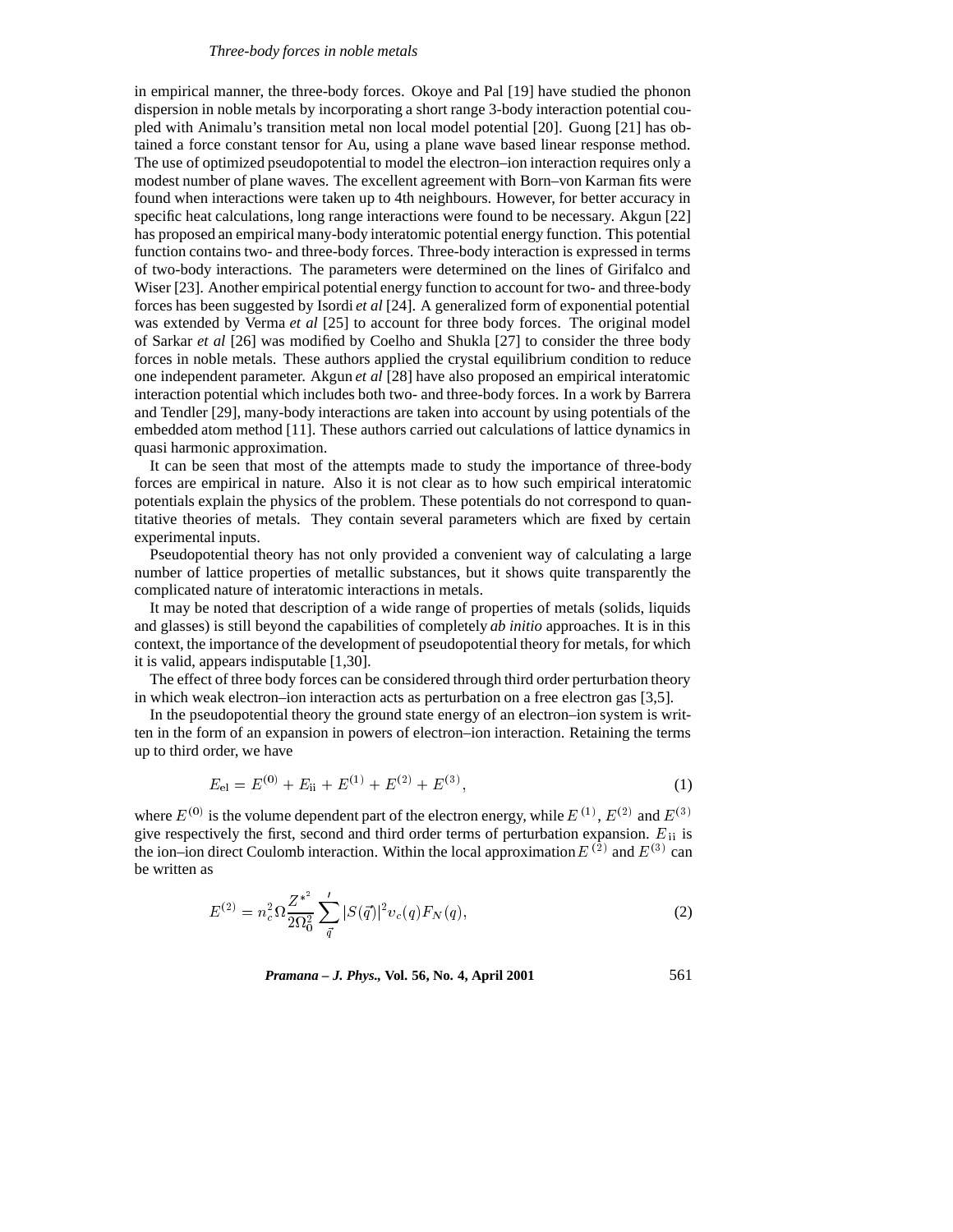*P R Vyas et al*

$$
E^{(3)} = n_e^3 \Omega \sum_{\vec{q}}' \sum_{\vec{q}}' \sum_{\vec{q}''} S(\vec{q}) S(\vec{q}') S(\vec{q}'') g(\vec{q}, \vec{q}', \vec{q}'')
$$
  

$$
\frac{v_i(q) v_i(q') v_i(q'')}{\bar{\epsilon}(q) \bar{\epsilon}(q') \bar{\epsilon}(q'')} \times \delta(\vec{q} + \vec{q}' + \vec{q}''),
$$
 (3)

where  $n_c$  is the number of ions per unit cell,  $\Omega$  is total volume,  $\bar{\epsilon}(q)$  is the dielectric function of electron gas corrected for exchange and correlation effects.  $v_c = \frac{4\pi e^2}{q^2}$  is the Fourier transform of Coulomb potential.  $Z^*$  is effective charge of an ion and  $\overline{\Omega}_0$  is volume per atom.  $\delta(\vec{q} + \vec{q}' + \vec{q}'')$  takes care of conservation of momentum.  $F_N(q)$  is known as energy wave number characteristic given by

$$
F_N(q) = \frac{\Omega_0^2}{Z^{*2}} \frac{1}{v_c^2(q)} \frac{\epsilon(q) - 1}{\epsilon(q)} v_i^2(q).
$$
 (4)

 $\epsilon(q)$  is the well-known Hartree dielectric function of electron gas. The factor  $G(q)$  gives exchange and correlation correction in  $\epsilon(q)$ . Note that  $v_c(q)$  appearing in eq. (4) has the following form

$$
v_c(q) = \frac{4\pi e^2}{q^2} \{1 - G(q)\}.
$$
\n(5)

Also,

$$
\bar{\epsilon}(q) = \epsilon(q) + G(q)[1 - \epsilon(q)]. \tag{6}
$$

 $v_i(q)$  is the electron–ion interaction in q-space.  $S(\bar{q})$  is the static structure factor. The function  $g(\vec{q}, \vec{q}', \vec{q}'')$  has been explicitly given by Lloyd and Sholl [2].

Equations (2) and (3) give structure dependent energy. We can write these contributions in terms of an indirect interaction between the ions in the following way:

$$
E^{(2)} = \frac{1}{2} \sum_{\ell s \neq s'} V_{\text{ind}} (|\vec{R}_{\ell s} - \vec{R}_{\ell' s'}|) + U^{(2)}(\Omega),
$$
  
\n
$$
E^{(3)} = \frac{1}{2} \sum_{\ell s \neq \ell' s'} \sum_{\ell'' s''} V_{\text{ind}}^{(3)} (\vec{R}_{\ell s} - \vec{R}_{\ell'' s''}, \vec{R}_{\ell' s'} - \vec{R}_{\ell'' s''})
$$
\n(7)

$$
+\frac{1}{2}\sum_{\ell s \neq \ell' s'} V_{\text{ind}}^{(2)}(|\vec{R}_{\ell s} - \vec{R}_{\ell'' s''}|) + U^{(3)}(\Omega). \tag{8}
$$

These equations show that the second order energy arise from a central pair-wise interaction between the ions, while both central two body and non-central three body forces contribute to  $E^{(3)}$ . The last term in these equations represents a volume dependent part and does not give any contribution to dynamical matrix.

It is well-known that the use of a local pseudopotential or on Fermi sphere approximation with non-local pseudopotential leads to unreliable evaluations of third order term in the perturbation expansion in pseudopotential. In both cases the form factor presents spurious oscillations at large wave vectors,  $\vec{q}$  which give rise to completely unphysical results owing to the considerable dependence of third order on the values of the pseudopotential at large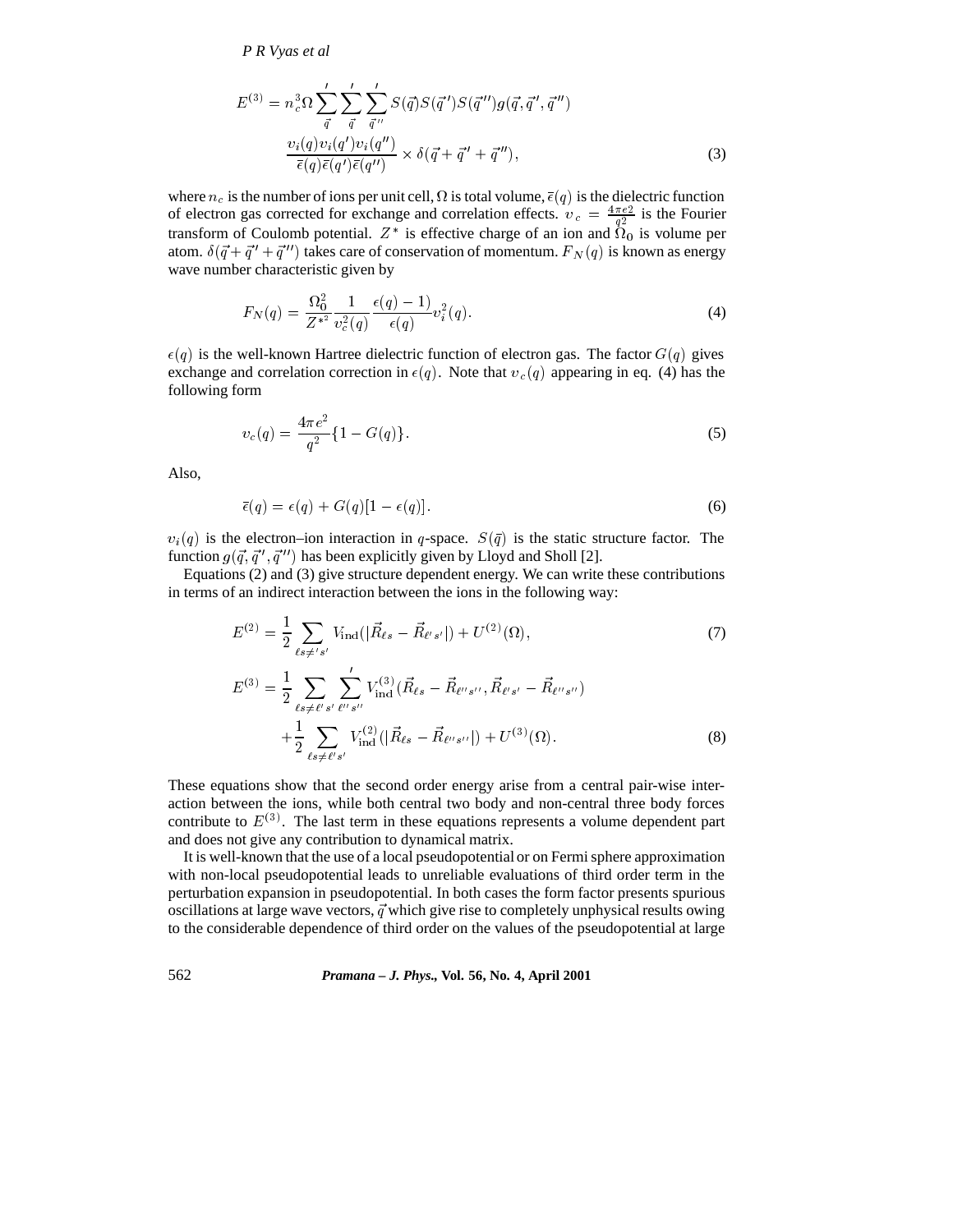$\vec{q}$ . To improve this situation one should carry out the whole calculation with a non-local, preferably first principles pseudopotential. However, the inclusion of non-locality leads to mathematical expressions for third order contributions whose evaluation is impossible in practice.

Long ago Bertoni *et al* [5] had suggested a method of constructing local potentials from the non-local ones. In their procedure an average potential is obtained from the relation

$$
\nu_{\text{av}}\left(q\right)=\frac{G_{q}\{\vec{k}+\vec{q}\left|\nu\right|\vec{k}\}}{\frac{1}{2}[1-\epsilon(q)]/\left(\frac{4\pi e^{2}}{q^{2}}\right)},
$$

where

$$
G_q\{\phi(\vec{k})\} = \frac{2}{(2\pi)^3}\int_{k\leq k_f} \frac{\phi(\vec{k})}{k^2-(\vec{k}+\vec{q})^2}\mathrm{d}\vec{k}.
$$

It should be noted that energy wave number characteristic calculated by this  $\nu_{av}(q)$  will not be the same as that generated in full non-local calculations.

In the present paper, we have two main objectives. First, we are interested in the study of relative importance of two- and three-body forces in the lattice dynamics of noble metals. And second, we wish to propose a simple scheme to generate a local electron–ion interaction potential from the energy wave number characteristic obtained from the first principles pseudopotential theory. We, then, use this local form for the study of effect of three-body forces on phonon frequencies. It may be noted that in most of the earlier works, on the same lines, either local empirical models or non-local empirical models have been used. We believe that first principles pseudopotentials are much more closer to reality. In the present study we have used the local form of electron–ion interaction extracted from the first principles pseudopotential due to Moriarty [31].

## **2. Calculations**

In order to obtain a local form which includes the non locality in a way better than the on Fermi sphere approximation, we prefer to extract  $v_i(q)$  from eq. (4). This requires  $F_N(q)$  computed from first principles. We call  $v_i(q)$  so generated, an effective electron– ion interaction. It is clear that it generates the same energy wave number characteristic as that generated by the original first principles pseudopotential. For the present work we use the numerical tables of  $F_N(q)$  given by Moriarty [31] who has given a detailed discussion of pseudopotential theory of noble metals. For  $G(q)$ , appearing in eq. (4), we use the same form as that used by Moriarty. This is an interpolation formula due to Singwi *et al* [32].

The explicit expressions for matrix elements of dynamical matrix which is to be diagonalized to obtain phonon frequencies as a function of  $\vec{q}$  are given by Brovman and Kagan [3]. These expressions include the third order contributions to matrix elements. We do not reproduce these lengthy expressions here.

Our method of generating  $v_i(q)$  is simple and is better than that suggested by Bertoni *et al* [5]. It may be noted that  $v_i(q)$  obtained through the procedure due to Bertoni *et al* can not reproduce the same  $F_N(q)$  as that generated by the original full non-local calculations.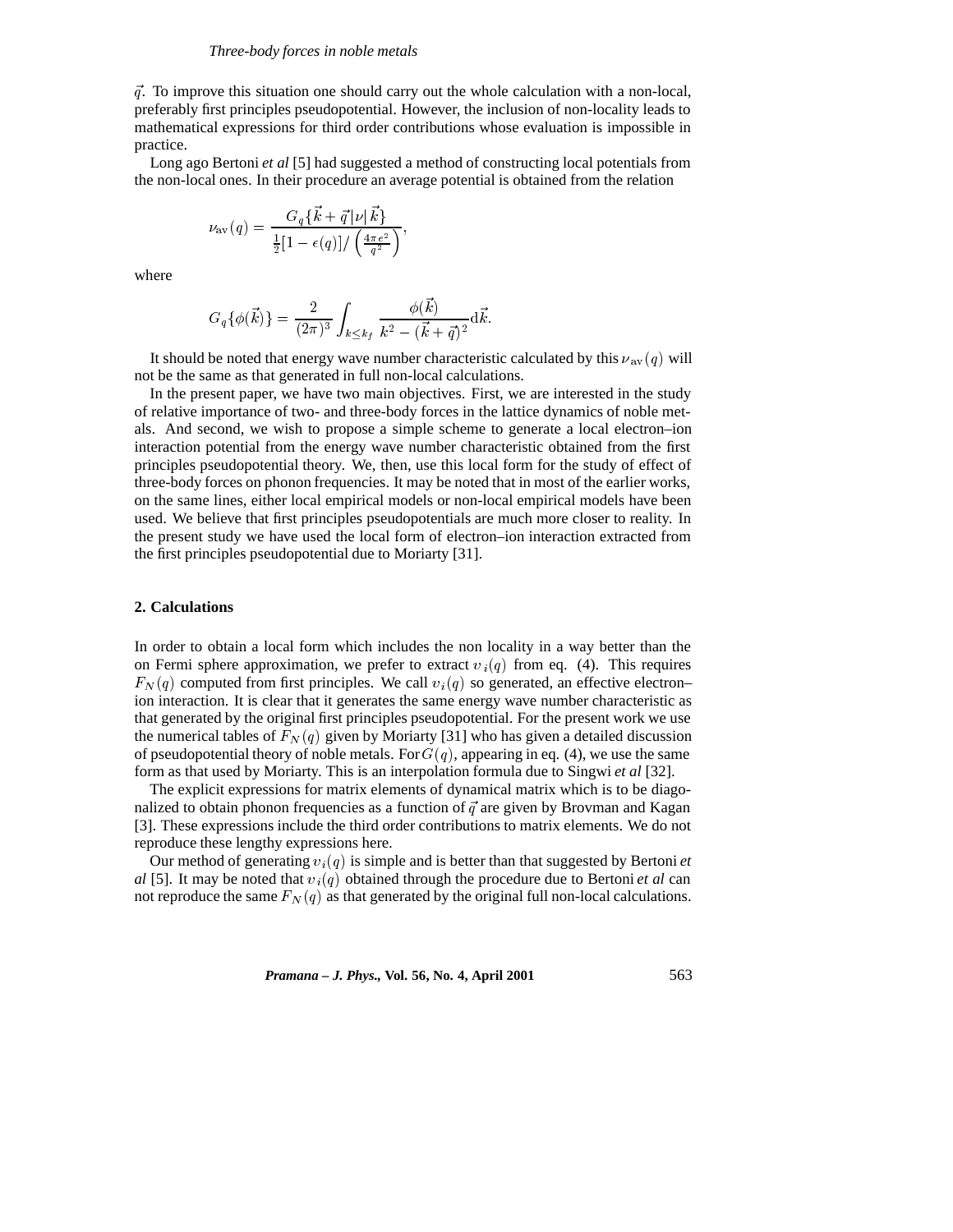# **3. Results and discussion**

We report, in figures 1–3, the form factors,  $v(q) = v_i(q)/\bar{\epsilon}(q)$  of Cu, Ag and Au. It is seen that the differences between original on Fermi sphere approximation first principles form factors [31] and the presently obtained effective local form factors are large. This indicates that off-shell processes arising from non-locality of the potential are very important in Cu, Ag and Au. Notice that there is a drastic change in the height of the first maximum. The first few shells of reciprocal vectors fall in this part of the curve so that the results



**Figure 1.** Pseudopotential form factors for copper. Dotted line shows  $v(q)$  of Moriarty [31]. Continuous line (present work).



**Figure 2.** Pseudopotential form factors for silver. Dotted line shows  $v(q)$  of Moriarty [31]. Continuous line (present work).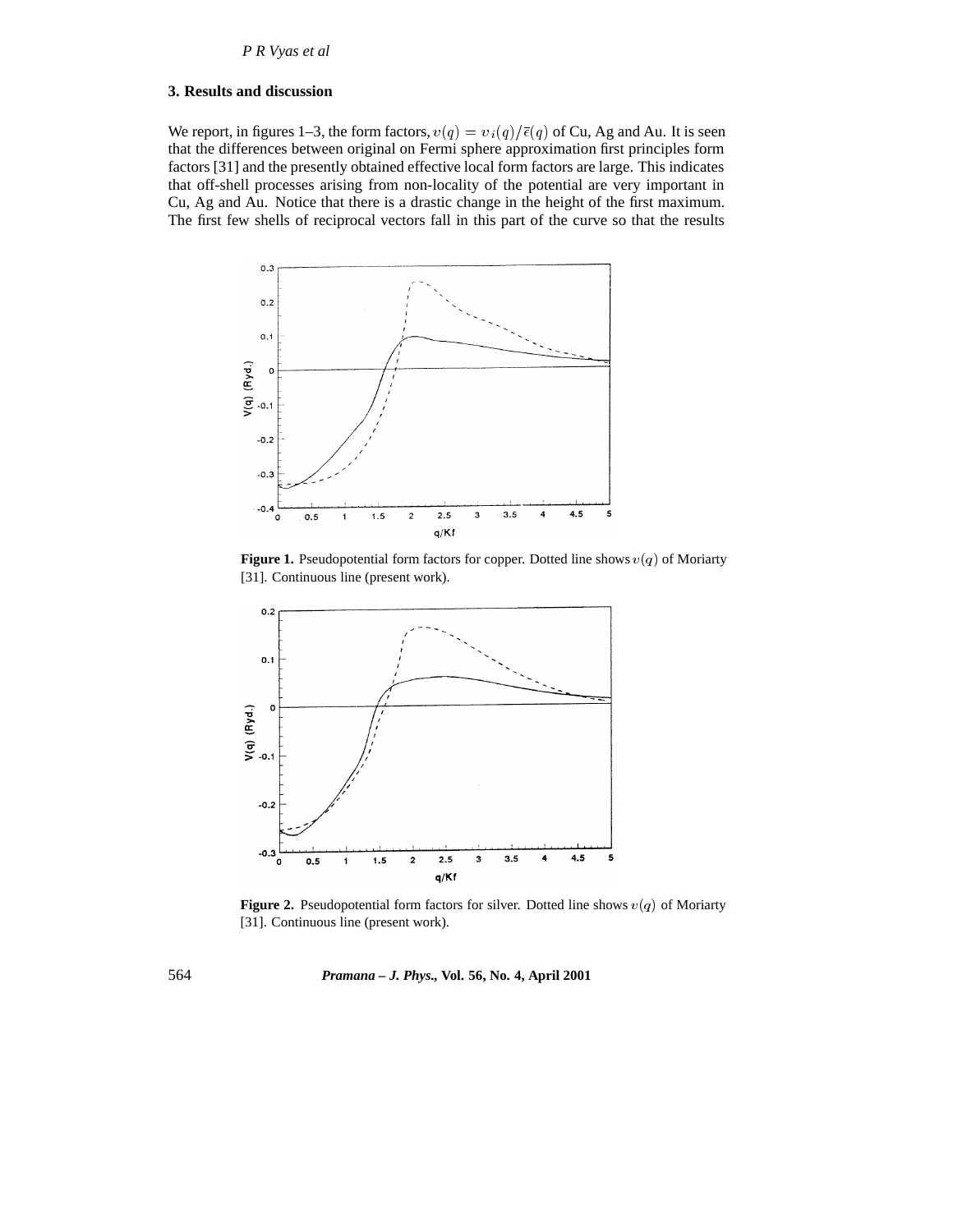

**Figure 3.** Pseudopotential form factors for gold. Dotted line shows  $v(q)$  of Moriarty [31]. Continuous line (present work).



**Figure 4.** Phonon dispersion curves for copper. Continuous lines show results of third order (present work) and dotted lines show results due to Moriarty [31]. Experimental points are due to Nillson and Rolandsson [36].

of third order calculations of phonon frequencies would differ appreciably from the second order calculations. The presently obtained  $v(q)$ 's do not have any spurious oscillations at large  $\vec{q}$  and hence unphysical contributions to off-shell elements are removed.

The phonon dispersion curves calculated in third order (full lines) are reported in figures 4–6 for Cu, Ag and Au respectively along with second order calculations by Moriarty [31]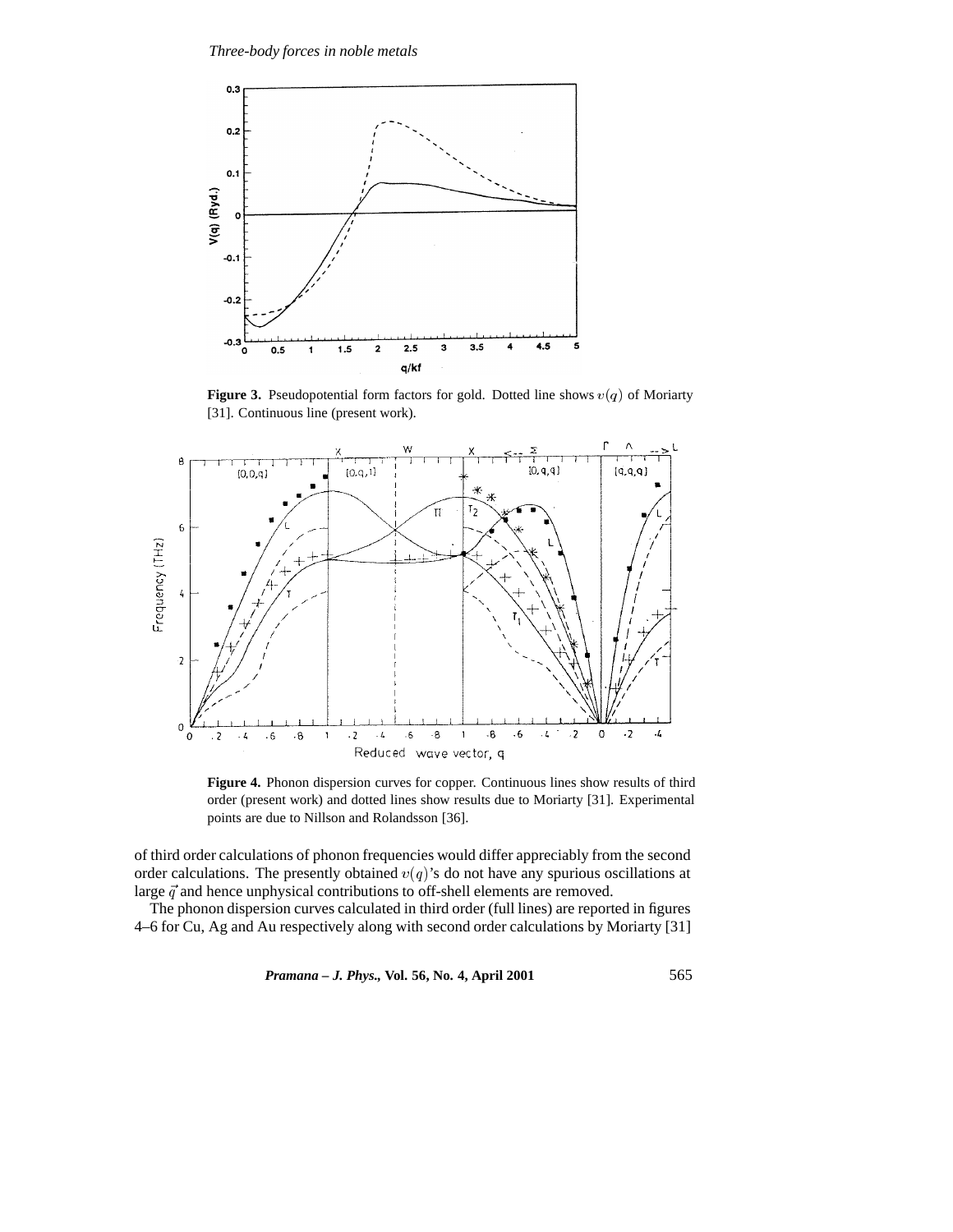

**Figure 5.** Phonon dispersion curves for silver. Continuous lines show results of third order (present work) and dotted lines show results due to Moriarty [31]. Experimental points are due to Kamitakahara and Brockhouse [37].



**Figure 6.** Phonon dispersion curves for gold. Continuous lines show results of third order (present work) and dotted lines show results due to Moriarty [31]. Experimental points are due to Lynn *et al* [38].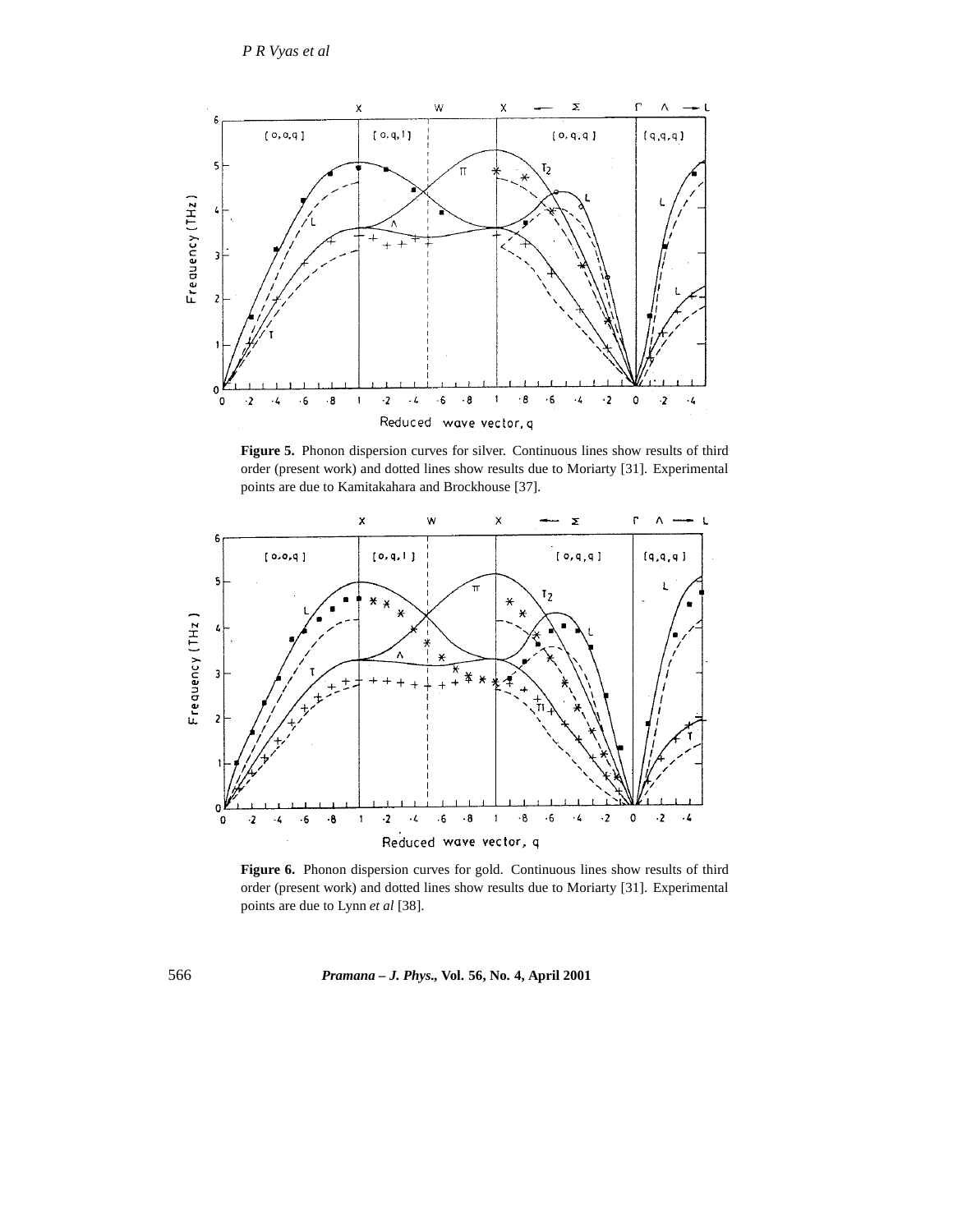## *Three-body forces in noble metals*

(dashed lines). These figures show clearly the importance of three-body forces in noble metals. Introduction of third order correction improves considerably the calculated frequencies at almost all the modes of vibrations in major symmetry directions. The overall agreement between third order calculations and experimental results is excellent.

The second order calculations by Moriarty show Kohn anomalies in  $[001]T$  and  $[011]$  $T_1$  branches for Cu. Moriarty argued that s-d hybridization is responsible for the strong anomalous behaviour of metal Cu. However, no such Kohn anomalies have been reported experimentally in Cu. It is interesting to see, in this context, that in our third order calculations the anomaly in [001] T branch has greatly weakened and it has disappeared in [011]  $T_1$  branch. This again, speaks in favour of necessity of third order calculations.

A close look at figure 6 shows that  $[001] T$  branch for Au shows a maximum difference of about 12% with experimental results at the zone boundary. It may be noted that third order calculations are highly sensitive to the form of the pseudopotential. Even a slight change in the form factor can cause considerable change in the phonon frequencies [33]. In addition to this, there may be some uncertainty, in the calculated frequencies, due to some inaccuracy in exchange and correlation function  $G(q)$ . Effective charge of ion also plays an important role in determining the phonon frequencies [30]. All these factors can change the phonon frequencies by about 10–15%. This, we believe, has happened with Au in our calculations. However, overall results for all the three metals are far better than those obtained in second order calculations.

It is interesting to mention a recent calculation of phonon dispersion curves of Au by Singh [34]. This author has used transition metal pair potential which is basically equivalent to the effective pair potential obtained by Wills and Harrison [35]. Our results for Au are better than those due to Singh. It should be noted that present calculations are based on first principles pseudopotential, while, in the work of Singh, some parameters have to be fixed by experimental inputs.

## **4. Conclusion**

In this paper we have investigated the importance of three-body forces on lattice dynamics of noble metals. In order to evaluate the third order perturbation terms, which represent these forces, we have constructed a local potential from the first principles energy wave number characteristic. This local pseudopotential, used in third order, accounts for the offshell processes arising from the non-locality in the first principles pseudopotential. Our method of constructing the effective local potential is simple and more realistic as it gives the same energy wave number characteristic as generated from full non-local calculations.

Our method of studying three-body forces is more realistic as compared to many other previous works in which non-central forces were accounted for in either phenomenological way or by appropriate adjustable force constants.

# **References**

- [1] L Pollack, J P Perdew, J He, M Marques, F Nogueira and C Fiolhais, *Phys. Rev.* **B55**, 15554 (1997)
- [2] A Lloyd and A Sholl, *J. Phys.* **C1**, 1620 (1968)